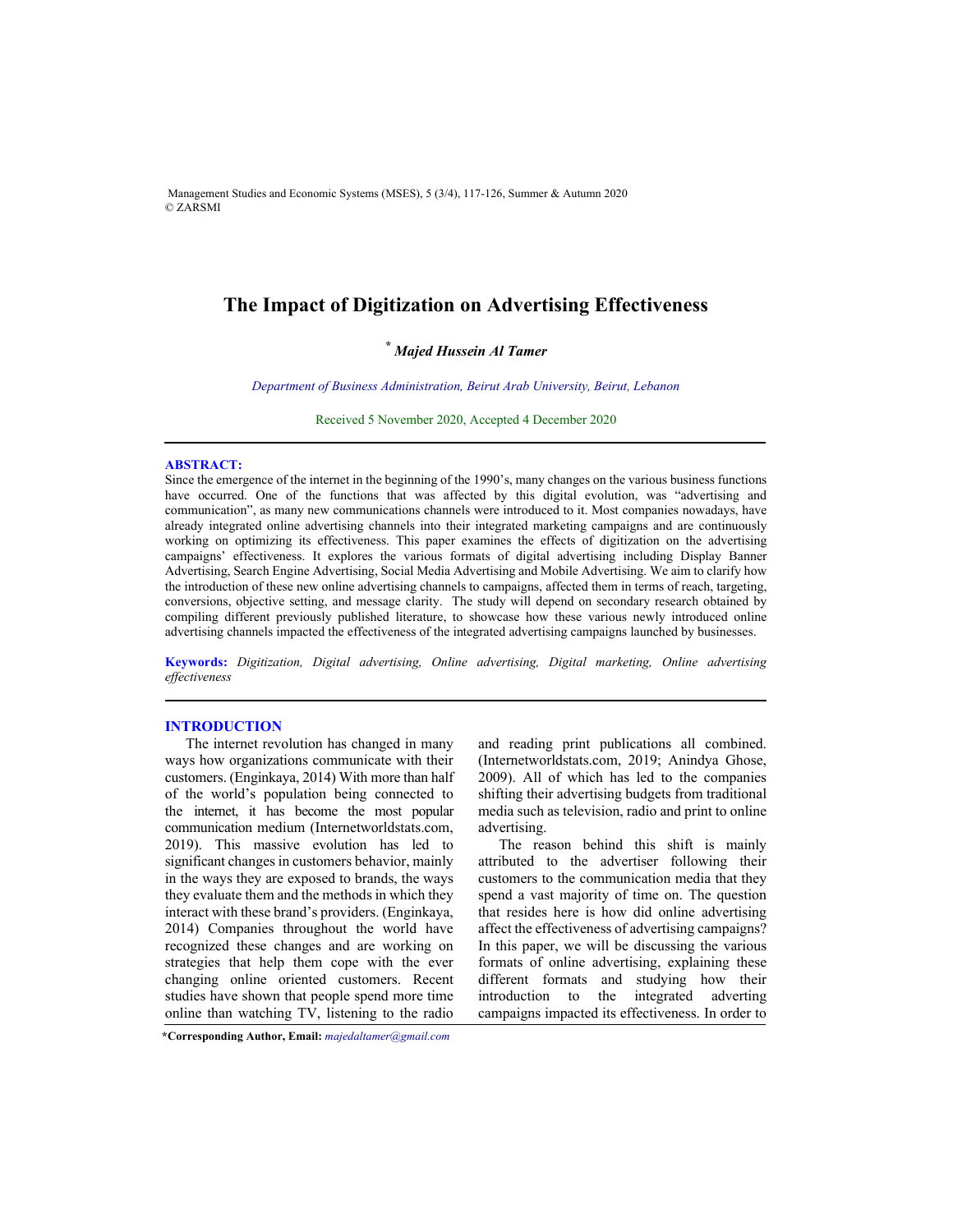conduct this study, we will need to examine campaign effectiveness according to six major factors which are respectively: the reach it achieves, the relevance of the segment it targets, the level of engagement it generates, the conversions its leads to, the clarity of its messages, as well as the insights it provides post and prior to the campaigns lunch.

#### **Digital Advertising Formats**

Before we examine the different factors that help us assess how digitization impacts the effectiveness of advertising campaigns, we will explain the different online advertising formats available for advertisers. The most popular format for online advertising is display banner advertising (Hanafizadeh, 2012). A banner is a graphic element that has various sizes and usually includes the company name, product name and a short message (Hanafizadeh, 2012). The main aim of banners is to motivate website visitors to click on their advertising message in order to transfer the visitor to a specific landing page on the advertising company's main website. (Hanafizadeh, 2012). According to Professor Hanafizadeh, for this process to occur, two entities participate in publishing a banner. The first is the advertiser, who works on attracting the visitors to the company's or product's website, and the second is the internet publisher who places the banner on the pages of the host website and is paid for this service (Hanafizadeh, 2012). The banner is frequently placed at the top of the website's page horizontally and may include audio-visual clips. There are many forms of banners, of which the most popular are the Skyscraper, the Inline rectangle and the Interstitial (Hanafizadeh, 2012). All these banners have two major goals, the first of which is giving awareness and exposure to a particular message while the second, is persuading the viewer to take action which could be in the form of an online purchase, subscription or any other predefined objective (Hanafizadeh, 2012).

Another popular form of online advertising is search engine advertising, where search engines such as Google and Bing, provide sponsored ads to viewers. The search engines which are intermediaries between users and firms, have used their unique position to provide new forms of advertisements without annoying consumers (Ghose, 2009). Search engines have gained a position as the primary source of information in our current days, which enabled them through their sponsored search ads, to satisfy both consumers' taste for relevant search results and advertisers' desire for inviting high quality traffic to their websites (Ghose, 2009). Since this form of advertisements is based on customers' own search, it is considered far less intrusive than most other forms of advertising, such as pop ads and television commercials (Ghose, 2009). The advertisement is displayed to customers through being linked to a specific set of keywords, to which the ads are displayed if they were entered in the search query of the searcher (Ghose, 2009). According to professor Ghose, the set of keywords is usually chosen by advertisers based on user-generated content in online product reviews, social networks and blogs, where users have posted their opinions about firms' products, often highlighting the specific product features they value the most (Ghose, 2009). After clicking the search text advertisement, the searcher is then directed to a landing page that describes thoroughly the offer presented in the ad he clicked on. This form of online advertising is known for getting the highest level of conversions, as the customer is in the "evaluating the various alternatives" stage in the buying process (Ghose, 2009). In this stage of the buying process, the client is already ready to buy and being exposed to an ad in this phase, makes his readiness to take an action relatively higher, than all other forms of advertising.

A third popular online advertising format is social media advertising and communication, where managers invest in social media to foster relationships and interact with customers. (Vries, 2012). One popular way to utilize social media in order to advertise, is by creating communities in the form of brand fan pages on social networking websites, where customers can interact with a company by liking or commenting on brand posts (Vries, 2012). Consumers who become fans of these brands' fan pages tend to be loyal and committed to the company, and are more open to receiving information about the brand and eventually tend to visit the store more, generate more positive word-of-mouth, and are more emotionally attached to the brand than non-brand fans (Vries, 2012). In addition to that, all the major social media networks have offered additional advertising options for marketers,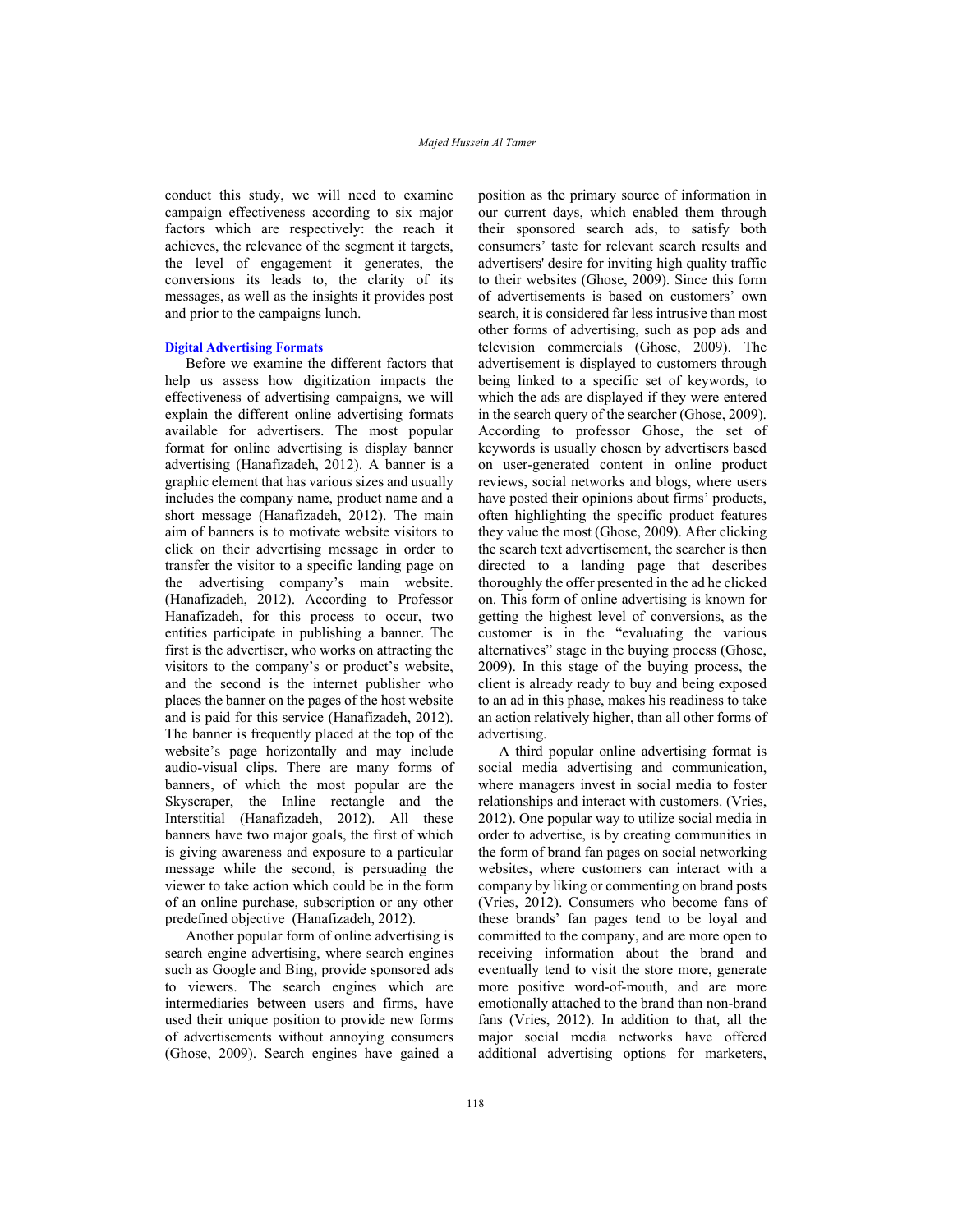where they can buy sponsored ads and display ads (Lin, 2016). Sponsored advertising that appears on such social network sites such as Facebook, can be customized based on a user's web search history, interest and past behavior and thus is considered more reliable at consumer targeting, relative to many other forms of advertisements (Lin, 2016), For example, Facebook features tailored advertisements via a dedicated sponsored advertising section or sponsored stories that are integrated into a user's story line (Lin, 2016). An advertiser can publish an advertisement as a friend's story in a newsfeed by uploading the person's real time experience with a product, which could then enable other users from the intended audience to be involved in more intensive brand experiences, including repeat story-telling and additional information sharing and exchanges about the product (Lin, 2016). All of which adds to the level of which the ads are personalized and targeted to a specific segment.

A fourth format of online advertising that has gained a lot of popularity in the past decade is mobile advertising, as based by the number of users worldwide, the mobile phones are by far the most popular personal communications device for consumers, resulting in them emerging as a desirable media platform for marketers (Harmon, 2007). The mobile advertising options have become various from the basic location based on SMS/MMS services to advanced CPA Campaigns run on mobile apps and websites. (Harmon, 2007). The first forms of the mobile marketing were location based mobile advertising and promotions to consumers who have opted-in to receive promotional messages on their cell phones. One of the first examples of "Location Based Advertising", was a service launched by ZagMe in the United Kingdom. It was launched as an opt-in advertiser-funded shopper-alert SMS-based service in late 2000 (Harmon, 2007) Registered consumers would receive advertising and promotional text messages on their cell phones when they were in a designated mall. Consumers could either purchase the item or have it held for them.

Recently, and after research proved that mobile presents a more task-oriented focus for consumers than non-mobile Internet use, and as the world becomes heavily "mobile first" with respect to how consumers use the Internet, all

forms of social media ads, search ads and display ads, have focused on becoming mobile oriented (Stephen, 2016). One main reason behind this huge shift to mobile oriented online ads is that it allows marketers and consumers to do things that cannot be done with non-mobile technology (Stephen, 2016). Geo-located ad targeting, making use of sensors in mobile devices that measure ambient contextual attributes, making use of user biometrics, and being connected to the customer most of the daily time, all contributed to this mobile revolution (Stephen, 2016).

A final digital advertising format that we will discuss and that is considered by 59% of B2B advertisers, to be the most effective advertising channel, is email marketing (Balte, 2016). Although this type of online advertising is usually associated with spam, it is still adopted by many companies that conduct it correctly and get high returns on their marketing investments (ROMI) doing so. According to Balte, the effectiveness of email marketing is linked to many important factors, that if done correctly, can guarantee positive results. Such factors include having an attractive title that persuades people to click through, having a qualified opted in list, and choosing the right ESP to send the campaign from (Balte, 2016).

In addition to that Blate clarifies, that choosing the right time and the right frequency within which the email campaign is sent, also plays a big role in the outcome it generates. Thus, despite that fact that most people have a misconception that this form of online marketing is the least effective, results that were reported by various B2B advertisers that have conducted it according to the proper rules, have proven that it leads to the best results in terms of conversions (Balte, 2016). Previous research has even proven that this form of online advertising is one of the best in achieving the highest customer response rates, and repeat purchase rates (Balte, 2016).

In the next section of this paper, we will discuss how the introduction of the various digital advertising channels discussed above, affects advertising campaigns effectiveness. We will examine how effectiveness of the campaigns are impacted, according to specific factors such as the level of exposer, the accuracy of targeting as well as the engagements and conversions achieved.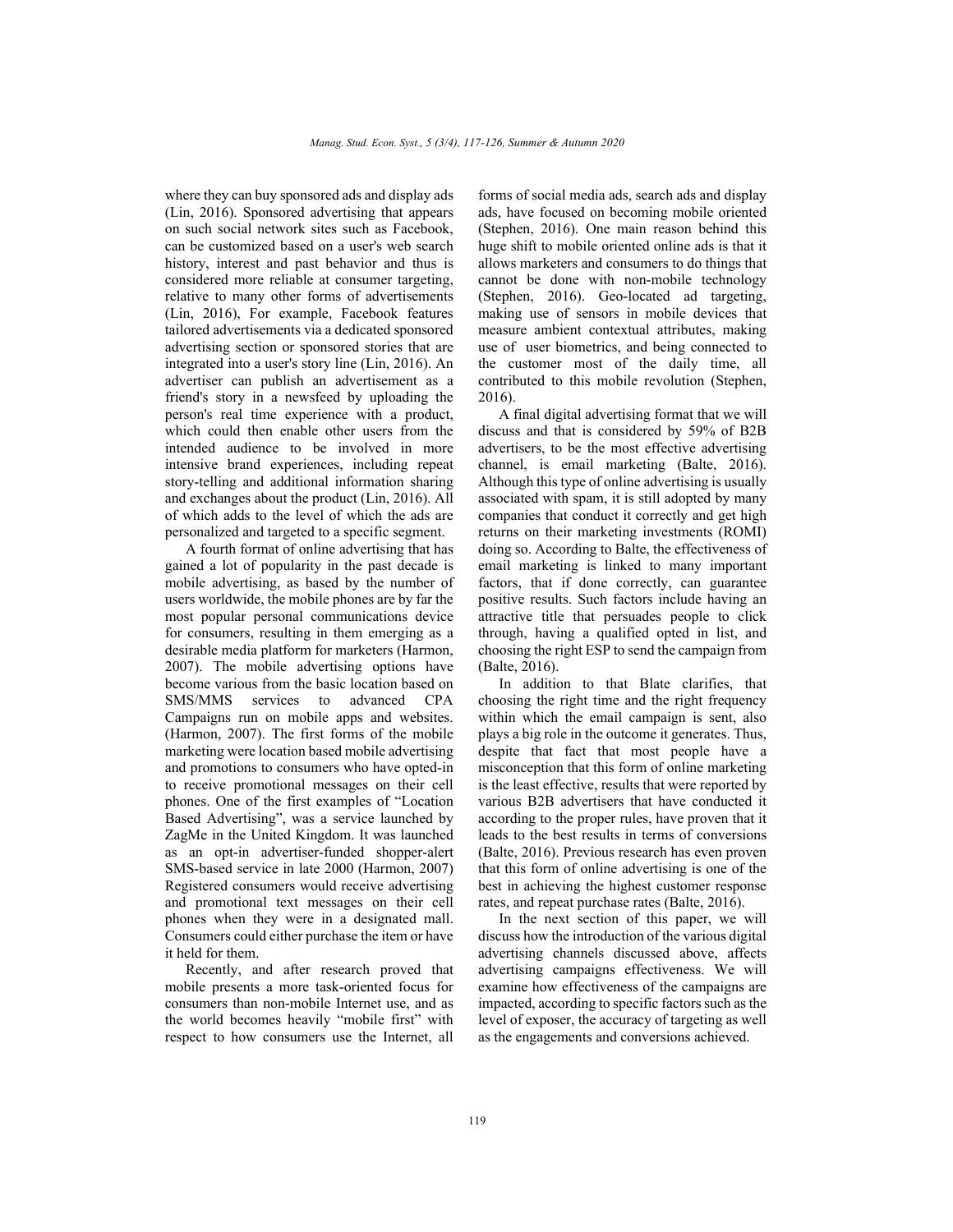## **Factors used to Assess Advertising Effectiveness Reach and the Level of Exposure**

One of the major factors used to assess the effectiveness of any advertising campaign, is the amount of exposure and reach it achieves. Prior to the introduction of digital media, the reach of an advertising campaign was measured using viewing information gathered by viewing devices such as computing devices that receive video and/or audio programing, or radios, that automatically report activities such as channel tunes and the times at which the devices were tuned to the channels (Koenig, 2011; Vries, 2012). After the introduction of digital channels to the integrated advertising campaigns, marketers have realized the need to track the online interactions and to measure their performance through Web analytics, defined as "the measurement, collection, analysis and reporting of Internet data for the purposes of understanding and optimizing Web usage (Järvinen et al., 2015).

Web Analytics Programs are tools that collect clickstream data regarding the source of website traffic such as e-mail, search engines, display ads and social links. These Analytics tools clarify the navigation paths and the behavior of visitors during their website visits, presenting the data in a meaningful format (Järvinen et al., 2015). In order to investigate the level of reach and exposure achieved by advertising on digital media, the analytics tools are used to provide accurate figures on the number of viewers visiting a particular website. According to Balte, the reach of the most popular websites has surpassed the exposure of most traditional advertising media such as televisions and print publications (Balte, 2016). The most popular websites that play the role as the beginning station in the browsing experience for most internet users are either social networks or search engines. Facebook one of the most popular social networking websites in the world, alone had more than 1.39 billion users in 2014, 890 million of which, are active on the website on a daily basis (Balte, 2016). Twitter another popular social network had more than 1 billion visits per day and had more than 320 million legitimate daily users by the end of 2015 (Balte, 2016). Other social networks also have a relatively high numbers of daily active users, were Instagram has 400 million daily users and Linked averages 300 million daily users (Balte,

2016). As for search engines, Google is by far the most popular in terms of the reach, as it has more than 3.5 billion searches per day (Bond, 2019).

On the other hand, if one wants to assess the reach of other forms of advertising available for the Lebanese advertisers, we will need to examine the number of users that are exposed to them. For example, according to the latest statistics the number of newspaper circulations in Lebanon is 22,000 copies per day, while the number of TV sets recorded is 1,180,000 sets, and the amount of radio receivers is 2,850,000 (2019), while according to the Internet world Stats the internet penetration rate in Lebanon is 91.4% which is equivalent to 5,546,494 users (Internetworldstats.com, 2019). If we are to compare the reach that could be achieved by the number of users advertising on traditional medium in Lebanon versus the amount of reach achieved using the digital media, we can easily find a relatively large favor to the digital media as presented in Figure 1.

## **The Relevance of the Message to the Segments Reached**

The second important factor that should be investigated when assessing the effectiveness of an advertising campaign, is if it was properly targeted to the segment it was intended to reach. Before we start our investigation, we need to clarify that online advertising could be split into three general categories which are "Search Advertising, "Classified Advertising" and "Display Advertising", each of which has its unique targeting techniques (Goldfarb, 2014). Firstly, search advertising, appears above the organic listing in the search engines such as Google and Bing. As stated above, the very important aspect of this type of advertising is that advertisers can get their ads in front of their targeted user in the time they are actively searching for a product or service (Goldfarb, 2014). According to Goldfarb in this form of online advertising the marketers is able to target his audience according to a set of keywords, so that if a specific person wrote in the search query inquiring about a specific product, an ad that meets the description will be presented to him. On the other hand, *Classified advertising* is advertising that appears on websites that do not provide other media content or algorithmic search (Goldfarb, 2014). Some examples of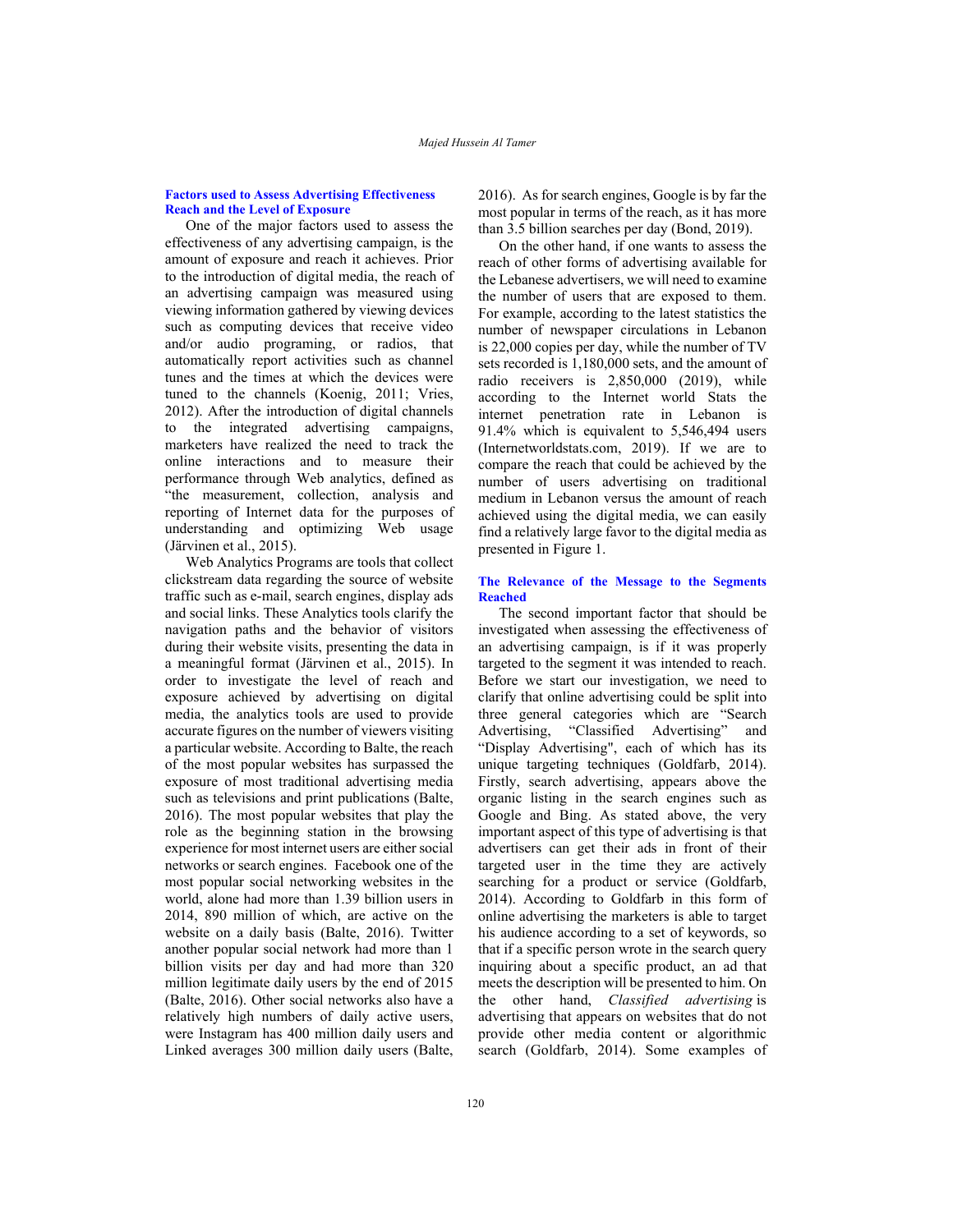these websites are the online recruitment sites and real estate brokers' websites. In such form of online advertising, the audience is already interested and actively seeking a product or service that the ad advertiser is presenting, which makes the ad relevancy level very high.

The third main category of online advertising is *display advertising,* that includes simple banner ads, plain text ads (such as the ads in the Google's AdSense and Ad Exchange Networks), media-rich ads, video ads, and the typical ads that are shown on social media websites such as Facebook (Goldfarb, 2014). Display banner advertising is the category that has a vast majority of the marketing budgets and has the greatest variety of targeting options (Goldfarb, 2014). The first way that marketers can target these ads, is through selecting which customer demographics the ads will be served to (Google, 2019). According to the internet advertising giant Google, the demographic targeting feature enables the advertiser to target their ads to customers according to location, age, and gender. Another form of targeting available for display banners is called contextual targeting, were the ads are placed on web pages that match the context of the advertising message (Goldfarb, 2014). Through this form of targeting the ad publishing system scans the various websites included in its networks for keywords that match the advertisers' interest and place the ads near the pieces of content that includes them. By doing so, the advertiser can make sure that the user viewing the ad is browsing content that is

of similar interest to the ad, adding to its relevance to him (Goldfarb, 2014). In short, "Contextual Targeting" denotes to delivering ads to users based on the content they are reading (Wang, 2016). The main rationale behind doing so, is that matching ads to the content a user is consuming could increase the perceived relevance of the ads (Wang, 2016).

In addition to all that, advertisers can use data based on past online behavior to target ads which is called "behavioral targeting". This method of targeting involves the use of prior clickstream data to determine whether a particular customer is a good match for an ad (Goldfarb, 2014). Behavioral targeting usually involves anonymously tracking content read and sites visited by an IP address (Wang, 2016). The system thus infers a user's preference and interest based on his surfing history and then selects ads to display accordingly (Wang, 2016). One form of this type of targeting is "retargeting," and involves showing an ad to a user who has previously viewed or searched for a particular kind of content (Goldfarb, 2014). For example, if a user searched for the term "flower store," then ads for flowers may appear as they browse the web. Similarly, if a user viewed a particular item of clothing at an online retailer, a similar item may appear in ads as she browses the web (Goldfarb, 2014). This type of behavioral targeted ad, makes sure that any one being presented an ad, is interested in the offering presented in the ad, which increases immensely its relevance.



**Figure 1: Maximum Reach in Terms of users for Various Types of Media in Lebanon**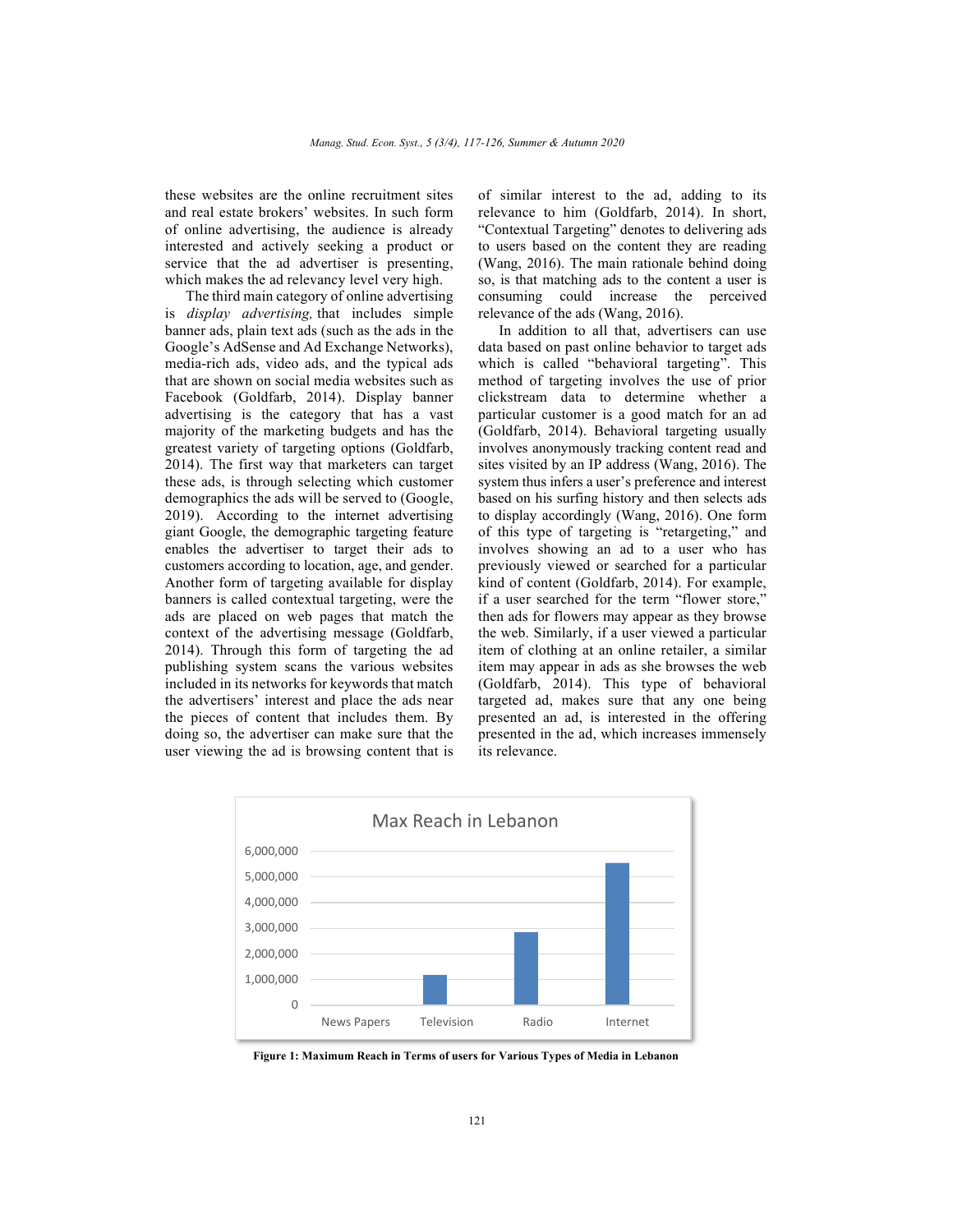## **The Direct Results That an Ad Achieves**

Another factor used to assess the effectiveness of an advertising campaign is the number of conversions it generates. A conversion occurs, when a consumer clicks on an advertisement, and then makes a purchase or performs a certain action such as a registration or a subscription. (Xu, 2014). According to Xu, the most common measure of conversion effectiveness is conversion rate, which is the percentage of the advertisement clicks that directly lead to purchases among all advertisement clicks of the same ad. This ratio provides an intuitive assessment of advertising effectiveness, but it overemphasizes the effect of the "last click" and completely ignores the effects of all previous advertisement clicks, which naturally leads to biased estimates (Xu, 2014). Recently more sophisticated models to analyze the conversion effects of website visits and advertisement clicks have been developed (Xu, 2014). These models account for the entire clickstream history of individual consumers and model the purchases as a result of the accumulative effects of all previous clicks, which can more precisely evaluate the conversion effects and predict the purchase probability (Xu, 2014).

As stated above, the internet is different than all other forms of advertising, when it comes to direct response campaigns and it is the only medium that allows the advertiser to pay according to real results. If the advertiser wants exposure as his main key goal of the campaign then he can pay according to Impressions (Perlich, 2014). An impression is described as the amount of times a particular ad is served online (Perlich, 2014). In our case here, when the advertiser main objective is to drive a particular action which is defined as a conversion, he is able to pay for his ads according to the cost per acquisition model (Perlich, 2014). In such a model, the advertiser will be managing his advertising bids in the aim of increasing his conversion rate also known as PVSVRF and in the same time working on enhancing conversion performance by minimizing the Cost Per Acquisition, all in the aim of generating more conversions. Note that from the marketer's perspective concerning CPM campaigns there is a strong relationship between the conversion rate and the Impression rate (Perlich, 2014). In more general terms, CPA measures economic

efficiency and should be closely related to strategy of increasing ad effectiveness and achieving more conversions while the cost per mile main aim is to achieve the highest level of exposure. All of which makes us realize that the various digital advertising channels that provide the cost per acquisition campaigns model, are ones of the few media that can guarantee that the campaigns achieve a specific predefined objective.

## **The Level of Engagement That the Ad Generates**

The level of engagement an advertisement gets is another factor used to determine its effectiveness. In the advertising literature, engagement was described to be a proxy measure of the strength of a company customer relationship based on the extent to which the customer has formed both an emotional and rational bond with the brand (Bowden, 2009). Bowden explains that engagement level describes the customer attitudes towards a particular brand, company or product including feeling confidence, integrity and passion towards them (Bowden, 2009). While media provide a context for advertising that may affect consumer responses to advertising, many studies have investigated possible media context effects. According to past research the most general conclusion, is that when consumers are highly "engaged" with a media vehicle, they can be more responsive to its advertising (Calder, 2009). According to Calder it is commonly believed that the internet is different from other media in terms of leaning forward instead of backward, being more interactive, more social, and so forth. All of which makes the internet and the various channels and media on the digital, provide a higher level of customer engagement with the various advertising formats they provide.

In Calder's research, two different kinds of engagement were identified, the first of which was "Personal Engagement" which is manifested in experiences that are very similar to those that people have with newspapers and magazines. An example of this type of engagement, is like when one brings up and ad or article in a social experience or makes consuming a form of media part of his regular routine (Calder, 2009). This type of engagement is relevant to both print and online content. The second form of engagement that was defined by Calder was "Social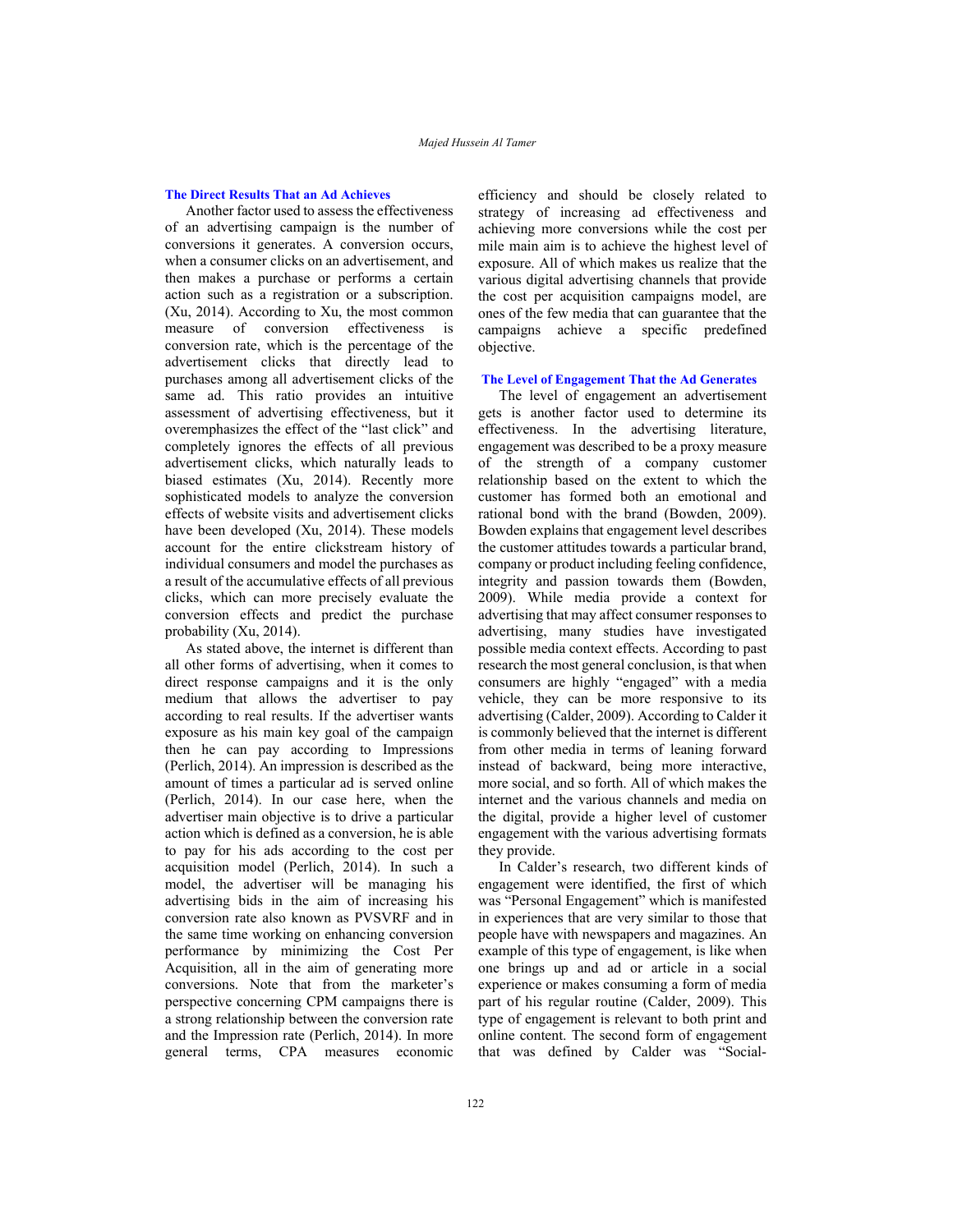Interactive Engagement", and is solely attributed to experiences that are unique to the web, such as participating in discussions and socializing with others through a site (Calder, 2009). These experiences give online advertising engagement its dominance over other forms of media. The level of interactivity and engagement one can conduct online, gives practical support to the idea that the Internet is a different kind of medium (Calder, 2009). The research went on to study the experiences and engagement resulting from ratings of a banner ad using a quasi-experimental design. The results showed that both Personal and Social-Interactive Engagement affect reactions to the banner ad (Calder, 2009). Therefore, in addition to the Personal Engagement context effects that have been demonstrated previously for traditional media, the interactive component of a user's experience with online media, has also shown to significantly increase the level of customer engagement with advertising (Calder, 2009).

#### **The Message Clarity**

Another important factor used to examine the effectiveness of an advertising campaign is how clear it portrays the message to the targeted audience. As the digital provides many various advertising options, research has proved that the clarity of the message and the effectiveness of transforming the message to the user, will vary depending on the ad format (Li, 2004). To explain the "message clarity" factor of online advertising, we will need to discuss it in regard to various formats. One of the formats that are known to be most effective in the delivery of the advertised message, are banner ads. Display Banner ads are known for resulting in heightened ad awareness, increased brand perceptions and attitudinal shifts for apparel and technology brands (Li, 2004). Other studies exploring the impact of banner ads clarified that other characteristics of the ads influenced it effectiveness, such elements included the banners ads sizes, their animation, and the incentives they offer (Li, 2004). Therefore, while exploring this ad type effectiveness in depth, it was realized that the clarity of the message portrayed, was hugely affected by the different factors accompanying each banner (Li, 2004). For example, the results indicated that animated banner ads cause better recall and faster click-troughs than static banner

ads and large banner ads generate higher and faster click-through than smaller banner. In addition to that other research found out that the click-through rates were affected by incentives, and that the impact of incentives was enhanced by positive emotions stimulated by the banner ads (Li, 2004).

The best ads known to grab the user attention and eventually deliver the messages in a clear and attractive ways are rich media ads (Li, 2004). Rich media are highly interactive, visually influential internet advertising formats such as vector-based graphics, streaming audio and video, and Java powered interactivity. The rich media ads deliver enhanced impact and result in improved user response. The premise of rich media ads lies in the assumptions that messages appealing to multiple perceptual systems are better perceived than those that call on single or fewer perceptual systems, and that high-quality messages (e.g., vividness or distinctiveness) are more effective than low quality static messages (Li, 2004). However, many factors also play a role in the effectiveness of these ads and how they deliver the messages properly. The most important of these factors are the amount of information it supposed to communicate, the size of an ad, and the websites on which the ad is placed (Li, 2004). In addition to all that Li explains, that although the larger the ad, the clearer its message, this might also lead to decreasing the ads download speed. Hairong clarifies, that as the size of the banner becomes larger and its design and animation becomes richer, the longer time it will take the computer to download and display it on the screen (Li, 2004). All in all, as discussed by Li the clarity of the message and the effectiveness of communicating the message varies much depending on many factors of the ad including its type, size, design, download speed and format (Text, Static or animated).

#### **Insights Provided Prior and Post to Ad Campaign Launch**

Another important element used to assess the effectiveness of the advertising campaign, is the availability of information, upon which its objectives are set. The measurability of digital media has been considered as one of its greatest benefits compared with other media since the mid-1990s when internet marketing, first started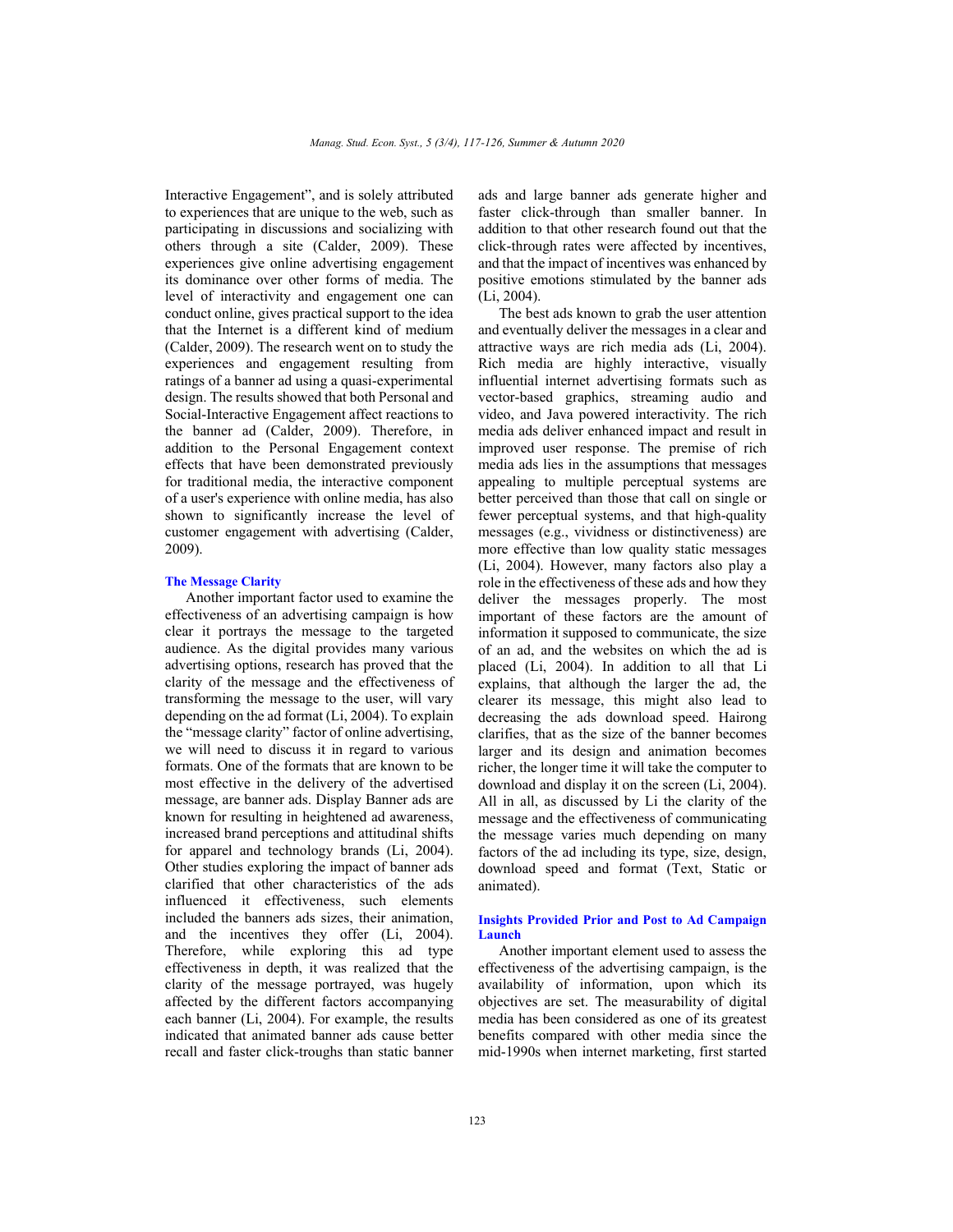to be deployed (Chaffey, 2012). Many marketers realized that the capability to measure interactions of website visitors through log files provided previously unknown levels of insight into the effectiveness of marketing communications (Chaffey, 2012). In 1994, the first commercial web analytics vendor,

 I / PRO Corp, was launched, and since then many web analytics tools that have been developed, including some that are still widely used today, such as "WebTrends" , "Omniture" and "Google Analytics" (Chaffey, 2012). The availability of such tools enabled advertisers to make informed decision in assessing the past campaigns and building on historical data to set future key performance indicators (KPIs).

The insights provided by the Analytics tools enabled companies to make informed decisions concerning the reach and exposure for a certain advertising media, where they can know from historical data, the amount of people that were exposed to advertising campaigns, their demographic, characteristics, and their value (Chaffey, 2012). These tools enable the advertisers to know the value of each visitor by assessing his "average order value", "revenue per visit or contact", and thus his lifetime value. In addition to that these tools also clearly clarify what the best channel for advertising was, by giving "multichannel measures" (Chaffey, 2012). Through these measures, information concerning the return on investment for each dollar spent on each advertising channel are accurately measured. By doing so, advertisers can easily assess the effectiveness of each channel and are able to easily optimize their current advertising strategy. They can build their future strategies based on actual results (Chaffey, 2012). Not only that, but the "Market type measures", also allow advertisers to easily compare themselves to their industry rivals, allowing them to benchmark themselves towards other key players in the market (Chaffey, 2012) All of which, helps advertisers in setting SMART objectives and thus setting more reliable advertising strategies in the future.

## **CONCLUSION**

The introduction of the various forms of digital advertising to integrated advertising campaigns, has certainly had various effects on their effectiveness. As there are many forms of digital advertising, and each form has its own various formats each of which having its own specific characteristics, measuring how this affected the overall performance of such campaigns is difficult to assess.

While examining the digitization effects on the overall performance of integrated marketing campaigns, one can clearly realize that they had different types of impacts, on the various factors put into question to determine campaign effectiveness. In the exposure and reach factor, the digital has allowed the advertiser to access a huge segment of billions of daily internet users. With popular websites having billions of online active daily users, they have created a very effective medium for advertisers to reach their targeted audiences. While in the targeting message factor, the internet advertising media have made available numerous advanced targeting options, that enable advertisers to deliver their messages in a better way to their intended audience. However, when we study the conversion achieved through the digital advertising media, we can find that the results vary according to the channel being used. Despite that, it was clearly proved that the media that allow CPA oriented campaigns, have provided advertisers with a very important channel that allows them to form their campaign with a clear objective of achieving a certain goal.

On the other hand, digitization effects in advertising effectiveness was difficult to assess in terms of the clarity of the messages being delivered. As given the fact, that online advertising has different channels, numerous ad formats, and various ad specifications. Each of which had a different level of effectiveness in this discipline. The same case applies to the ability of digital campaigns to achieve specific objectives and to be measured appropriately. The amount of conversions that are attributed to a specific campaign that does not have an objective that is directly achieved online, is very difficult to measure. While the degree of effectiveness in terms of conversions, for campaigns using the cost per Mille Model, is also very difficult to assess. Despite that, the availability of a huge amounts of data post and prior to campaign launch, certainly play in the favor of digital media effectiveness over all of the forms of media.

Having examined the case, one realizes that a more thorough study should be conducted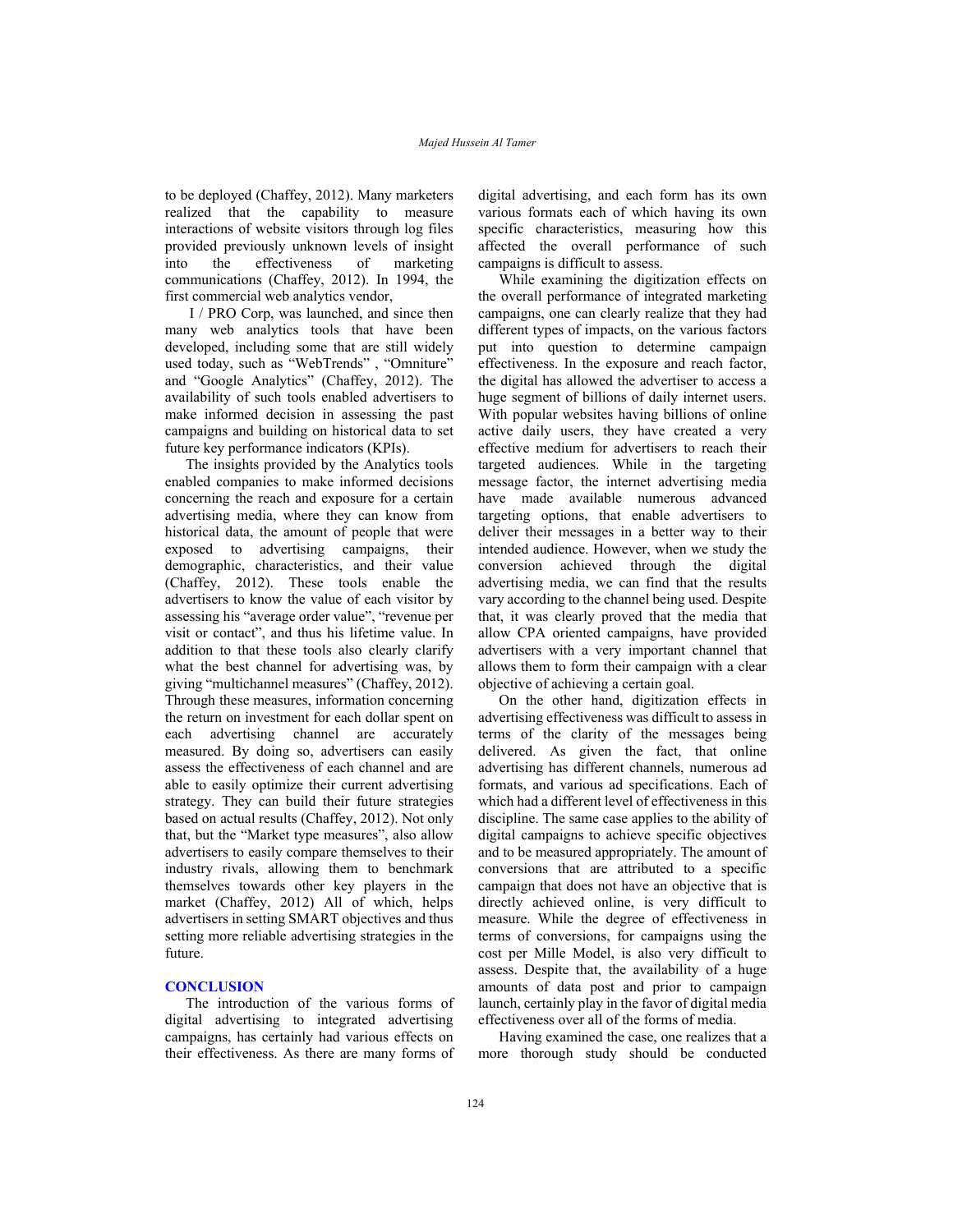examining the effects of each type of digital media on each of the effectiveness factors discussed above. One should study each type of digital media including, display, search, social and mobile towards each of the following factors of effectiveness cover in the above literature. Doing so, will provide a clearer understanding, on how each form of digital advertising effected a certain form of campaign effectiveness. For example, one study should focus on how including targeted display banner advertising in an integrated marketing campaign will affect the overall campaign effectiveness in terms of general exposure, the amount of the target segment reached and the amount of engagement

#### **REFERENCES**

- Bowden, J. L. H. (2009). The Process of Customer Engagement: A Conceptual Framework. *Journal of Marketing Theory and Practice*, 17 (1), 63-74.
- Calder, B. J., Malthouse, E. C. and Schaedel, U. (2009). An Experimental Study of the Relationship between Online Engagement and Advertising Effectiveness. *Journal of Interactive Marketing*, 23 (4), 321-331.
- Chaffey, D. and Patron, M. (2012). From Web Analytics to Digital Marketing Optimization: Increasing the Commercial Value of Digital Analytics. *Journal of Direct, Data and Digital Marketing Practice*, 14 (1), 30-45.
- Conor, B. (2019). Google Search Statistics. Word Stream. Available: https://www.wordstream.com/blog/ws/2019/02/07/g oogle-search-statistics (February 7, 2019).
- De Vries, L., Gensler, S. and Leeflang, P. S. (2012). Popularity of Brand Posts on Brand Fan Pages: An Investigation of the Effects of Social Media Marketing. *Journal of interactive marketing*, 26 (2), 83-91.
- Enginkayaa, E. and Cinarb, D. (2014). The Impact of Digital Advertising on Consumer Purchase Decisions. In International Interdisciplinary Business-Economics Advancement Conference (IIBA) Conference Proceedings (p. 432).
- Fu, Q., Murray, R., Patel, V. Y., Maksy, P. S., Desu, R. K., Sullivan, S. and Davis, D. R. (2011). U.S. Patent No. 8,087,041. Washington, DC: U.S. Patent and Trademark Office.
- Ghose, A. and Yang, S. (2009). An Empirical Analysis of Search Engine Advertising: Sponsored Search in Electronic Markets. *Management Science*, 55 (10), 1605-1622.
- Goldfarb, A. (2014). What is Different about Online Advertising? *Review of Industrial Organization*, 44 (2), 115-129.

achieved. The same study will also examine the amount of people exposed to the ad that received the message clearly, and the amount of optimization that occurred after applying advanced analytics obtained from the banner advertising data to the campaign. All of which will enable us to get a better understanding on how a particular form of online advertising will directly affect and integrated marketing campaign. The same experiment done to display banners should also be done to all the various other online advertising formats to get a comprehensive study on their direct effects on an integrated marketing campaign.

- Hanafizadeh, P., Behboudi, M. and Hasanabad, H. M. (2014). Online Advertising Intermediary: How Online Advertising Works? *International Journal of Online Marketing (IJOM)*, 4 (1), 29-38.
- Internet World Stats. (2019, April 30). Internet Usage in the Middle East. Available: https://www.internetworldstats.com/stats5.htm (April 30, 2019).
- Järvinen, J. and Karjaluoto, H. (2015). The use of Web Analytics for Digital Marketing Performance Measurement. *Industrial Marketing Management*, 50, 117-127.
- Kreiss, D. and McGregor, S. C. (2019). The "Arbiters of What Our Voters See": Facebook and Google's Struggle with Policy, Process, and Enforcement around Political Advertising. *Political Communication*, 36 (4), 499-522.
- Li, H. and Leckenby, J. D. (2004). Internet Advertising Formats and Effectiveness. *Center for Interactive Advertising*, 1-31.
- Lin, C. A. and Kim, T. (2016). Predicting User Response to Sponsored Advertising on Social Media via the Technology Acceptance Model. *Computers in Human Behavior*, 64, 710-718.
- Patrutiu-Baltes, L. (2016). The Impact of Digitalization on Business Communication. *SEA–Practical Application of Science*, 4 (11), 319-325.
- Perlich, C., Dalessandro, B., Hook, R., Stitelman, O., Raeder, T. and Provost, F. (2012, August). Bid Optimizing and Inventory Scoring in Targeted Online Advertising. In Proceedings of the 18th ACM SIGKDD International Conference on Knowledge Discovery and Data Mining (pp. 804-812).
- Stephen, A. T. and Lamberton, C. (2016). A Thematic Exploration of Digital, Social Media, and Mobile Marketing Research's Evolution from 2000 to 2015 and an Agenda for Future Research. *Journal of Marketing*, 80 (6).
- Unni, R. and Harmon, R. (2007). Perceived Effectiveness of Push vs. Pull Mobile Location